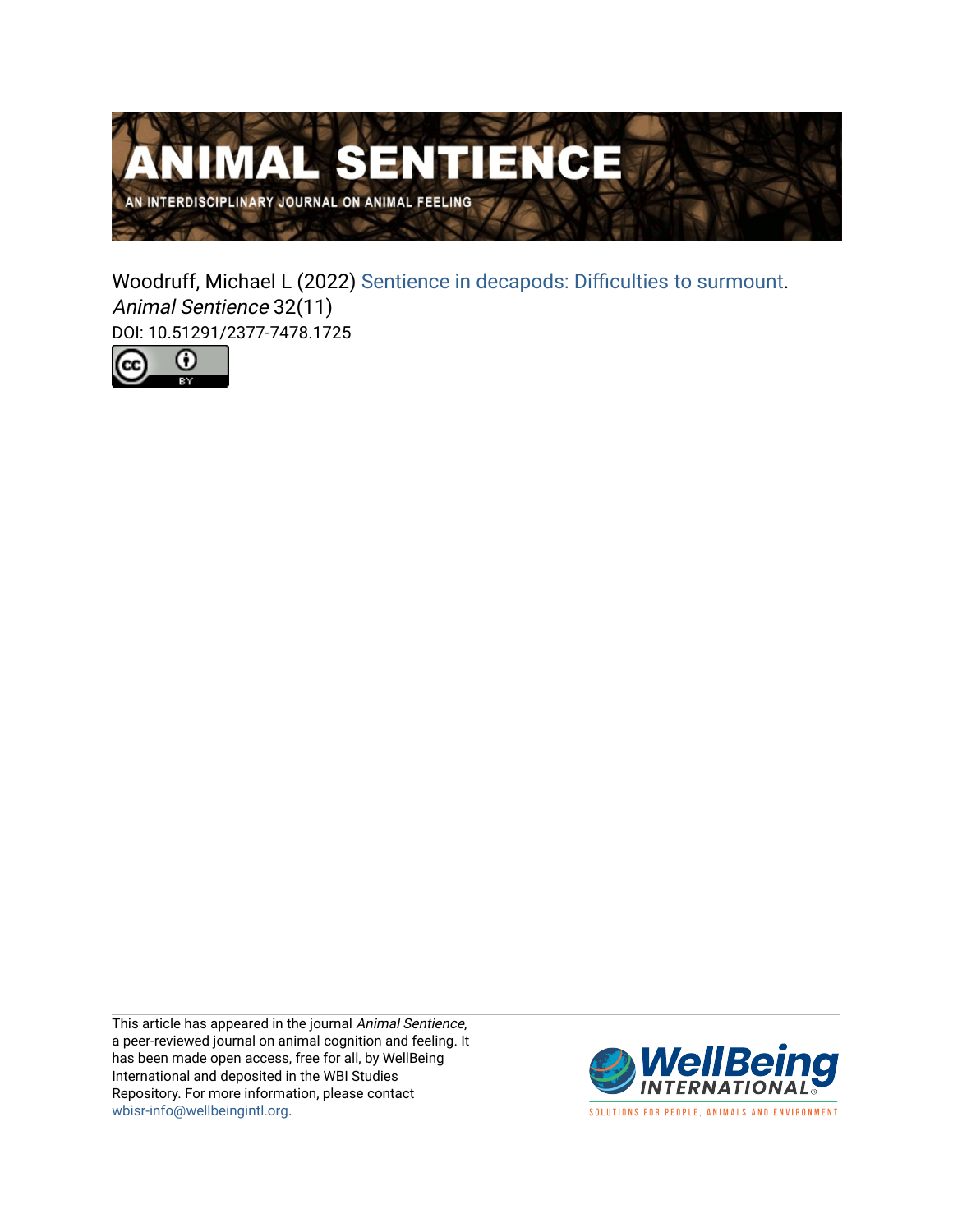## **Sentience in decapods: Difficulties to surmount**

Commentary on **[Crump et al.](https://www.wellbeingintlstudiesrepository.org/animsent/vol7/iss32/1/)** on *Decapod Sentience*

## **Michael L. Woodruff**

Biomedical Sciences, East Tennessee State University

**Abstract**: In the target article Crump et al. present 8 criteria to assess whether decapods experience pain. Four of these -- sensory integration, motivational trade-offs, flexible selfprotection, and associative learning -- could be used to assess sentience in general. In this commentary I discuss difficulties with using these criteria to provide evidence of sentience in decapods, particularly if this evidence is to change public opinion and policies. These difficulties are lack of evidence, the potential to eventually explain the neurobiological basis of the behaviors chosen as criteria, thereby eliminating any explanatory work for sentience, and the reluctance to bring animals that are not cuddly under our moral umbrella.

> **Michael L. [Woodruff](http://mlwoodruff1@gmail.com)** is Professor Emeritus of Biomedical Sciences in the Quillen College of Medicine at East Tennessee State University. His current research interests include cognitive neuroscience and the philosophy of mind. **[Website](https://michaelwoodruff.academia.edu/)**



**1. Introduction**. In the target article Crump et al. (2022) present criteria for sentience in decapod invertebrates revised from those proposed by Smith and Boyd (1991) for vertebrate animals used in biomedical research. This is an important addition to the work being done to provide policy-makers and the general public with scientific evidence that these animals warrant protections from suffering caused by commercial and sport activities. I applaud their efforts. In particular, in agreement with Tye's (2022) commentary on the target article, I applaud Crump et al.'s recognition that neuroanatomical homologies to structures in the human brain are not the gold standard for the presence of sentience. Behavioral markers should take precedence.

However, in this commentary I want to discuss difficulties with using these criteria, particularly if satisfying them is intended to change public opinion and policy. Some of these difficulties are recognized by Crump et al. and by other commentators on the target article (Brown, 2022; Gorman 2022; Souza Valente, 2022).

**2. Lack of evidence.** In his commentary on the target article, Brown (2022) notes that there is a lack of evidence for sentience in many decapod species. He rightly worries that there will be those who interpret this "as evidence of a lack of sentience, rather than just a current lack of evidence for sentience." I agree with Brown and suggest three correctable reasons for the lack of evidence.

First, unlike research on consciousness in humans and some monkeys (Dehaene, 2014; Koch, 2012), there have been no studies explicitly designed to assess sentience in decapods. Rather, the research Crump et al. cite was done to investigate various variables influencing behaviors which, depending on one's interpretation and acceptance of the proposed criteria, may, or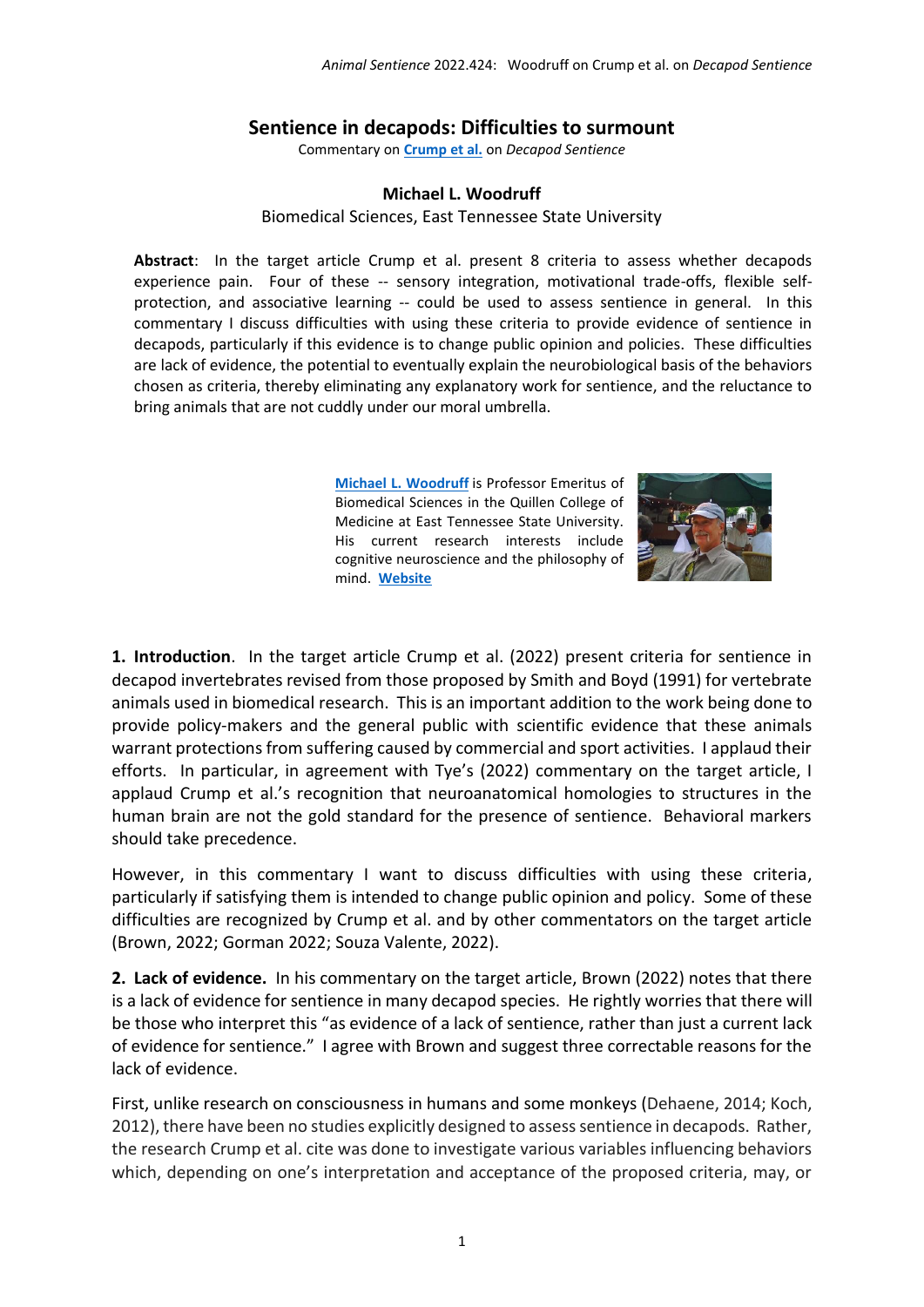may not, be markers for sentience. Research designed to directly assess whether decapods are sentient is clearly needed, but this will require a stronger consensus than now exists as to what behaviors are markers of sentience. Lack of consensus concerning what behavioral and neurological phenomena are markers of consciousness has plagued neuroscientific studies in humans as well but through the Templeton Foundation's "Accelerating Research on Consciousness" project<sup>1</sup> consensus may be on its way. Ideally a similar project should be mounted to develop a consensus about markers of sentience in non-human animals.

Second, while I understand why Crump et al. chose to concentrate on the experience of pain, the title of their paper implies that their criteria can be applied as a test of sentience in general. As Souza Valente (2022) writes in her commentary: "The ability to feel is not limited to the ability to feel pain." I suggest that in future work their case would be strengthened by including a systematic review of the literature outside of avoidance studies. I think this is especially true for the evaluation of their Criterion 5.



For example, Jens Herberholz and his colleagues have examined decision-making in crayfish (Herberholz & Marquart, 2012; Liden & Herberholz, 2008; Liden et al. 2010). They observed the response of foraging crayfish to the introduction of shadows that served as visual threats similar to those caused by a flying predator. Foraging crayfish, reacting to the approaching shadow, choose one of two anti-predator behaviors – freezing in position or tail-flipping. Freezing presumably reduces stimuli used by the predator to detect and identify the prey and may supplement crypsis (Caro 2014). By flipping their tails under their bodies crayfish rapidly propel themselves rear-first through the water. This is an effective way to escape the predator. By manipulating food odor concentration in an artificial stream and presenting shadows moving toward the animal, Liden et al. (2010) created the need for hungry crayfish to decide whether to stay near the food source or flee. They found that a 10-fold increase in food odor concentration changed the behavior of the crayfish to approaching shadows from tail-flips to freezing. In other words, when food value was high crayfish were less likely to move away from a food source in the presence of a prey signal. To me this is a compelling example of a decapod satisfying criterion 5.

Third, Crump et al. rely too heavily on associative learning in the form of shock avoidance to make their case. Sentience may not be needed to explain associative learning. Joseph LeDoux

<sup>1</sup> <https://www.templetonworldcharity.org/our-priorities/accelerating-research-consciousness>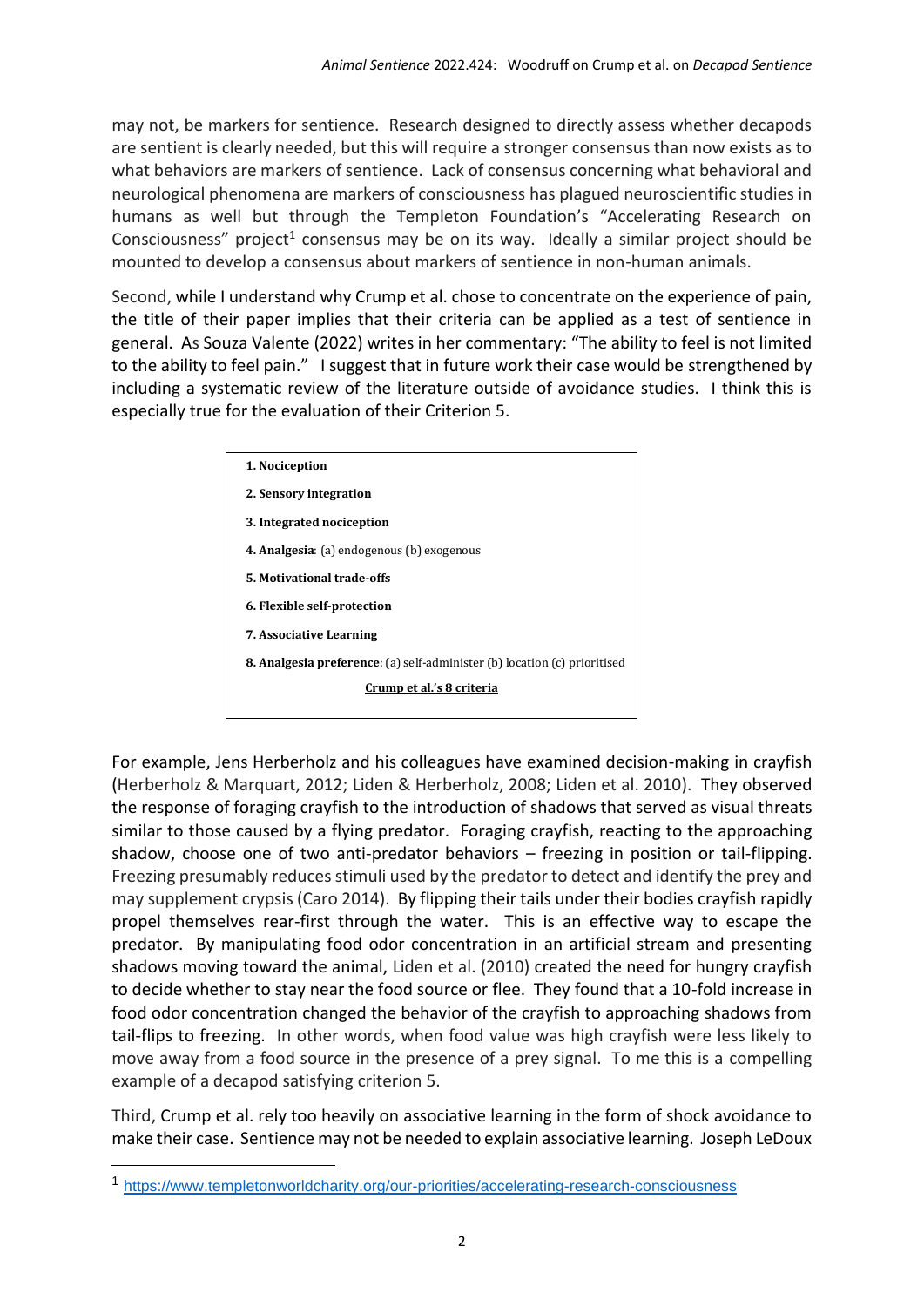has made this argument for years based on his extensive research on the neural basis of threat conditioning in rats (e.g. LeDoux 2014; LeDoux et al. 2017). The details of his arguments are beyond the scope of this commentary, but he concludes that: "From a neuroscientific perspective, behavioral learning can be accounted for in terms of cellular and molecular events occurring in functional circuits. These events strengthen connections between stimuli in Pavlovian conditioning, and between actions and outcomes in instrumental learning. *There is no need to introduce a fear construct*." (Emphasis added, LeDoux et al. 2017.) That is, on this view, there is no need to invoke sentience to explain associative learning. I think LeDoux makes telling points which should be considered in further work by Crump et al.

**3. If the neural circuits underlying behavioral markers of sentience become known, is sentience still needed as an explanans?** In stating that "behavioral learning can be accounted for in terms of cellular and molecular events occurring in functional circuits" LeDoux is clearly leaning toward the eliminative position espoused by some philosophers (e.g. Churchland, P. M.,1981; Churchland, P. S., 1989; Dennett, 1991). On this metaphysical view, once all the entities and activities at multiple levels within the neural circuits controlling, for example, crayfish freezing and tail-flicking in response to threat become known, there will be no work left for sentience. It will, therefore, be eliminated from the explanation for the behavior. For example, because the entities governing behaviors such as nutrient seeking in bacteria have been elucidated, I have used this argument (Woodruff, 2016) to counter Reber's (2016) claim that the behavior of bacteria indicates that they are sentient. Given that the crayfish nervous system is comparatively simple and much of the circuitry underlying the tailflip has been worked out (e.g. Edwards et al., 1999; Paige et al. 2007) it is plausible that this knowledge is within reach. If this argument is valid, then the claim that sentience and consciousness exist only in the gaps in our understanding is plausible. This is a difficulty that Birch, Crump and their colleagues may need to confront.

**4. The "cuddliness" criterion difficulty**. Even if the difficulties presented above are overcome, there is one additional difficulty. Most of the contributors to *Animal Sentience* are educated as scientists or philosophers. As such, they develop and/or evaluate studies and experiments to assess empirical evidence for the presence or absence of sentience and may, at least implicitly, assume that rational, thoughtful evaluation of this evidence will compel public opinion to conclude that many non-human species are sentient. In his commentary Gorman (2022) articulates an important caveat about this assumption. He writes: "The reference to the public nature of this topic is a reminder that controversies over sentience do not take place only within a scientific context. They involve other stakeholders..." And these stakeholders are likely to use other than scientific evidence to decide which animals share our moral community and thus deserve protection.

I have argued (Woodruff, 2020) that whether we perceive an animal as having what some philosophers (Coeckelbergh & Gunkel, 2014) call "the face of the other" is an important determinant of whether we include that animal in our moral community. Assignment of the face of the other generates an empathic relationship. The neuropsychologist Karl Pribram noted an important subliminal factor in our assessment of this face. In an essay on consciousness Pribram (1976) wrote: "In short, I tend to view animals, especially furry animals, as conscious – not plants, not inanimate crystals, not computers. This might be termed the "cuddliness criterion for consciousness." I think that Pribram speaks for many people. Lack of cuddliness is a barrier that must be overcome if sentient decapods are to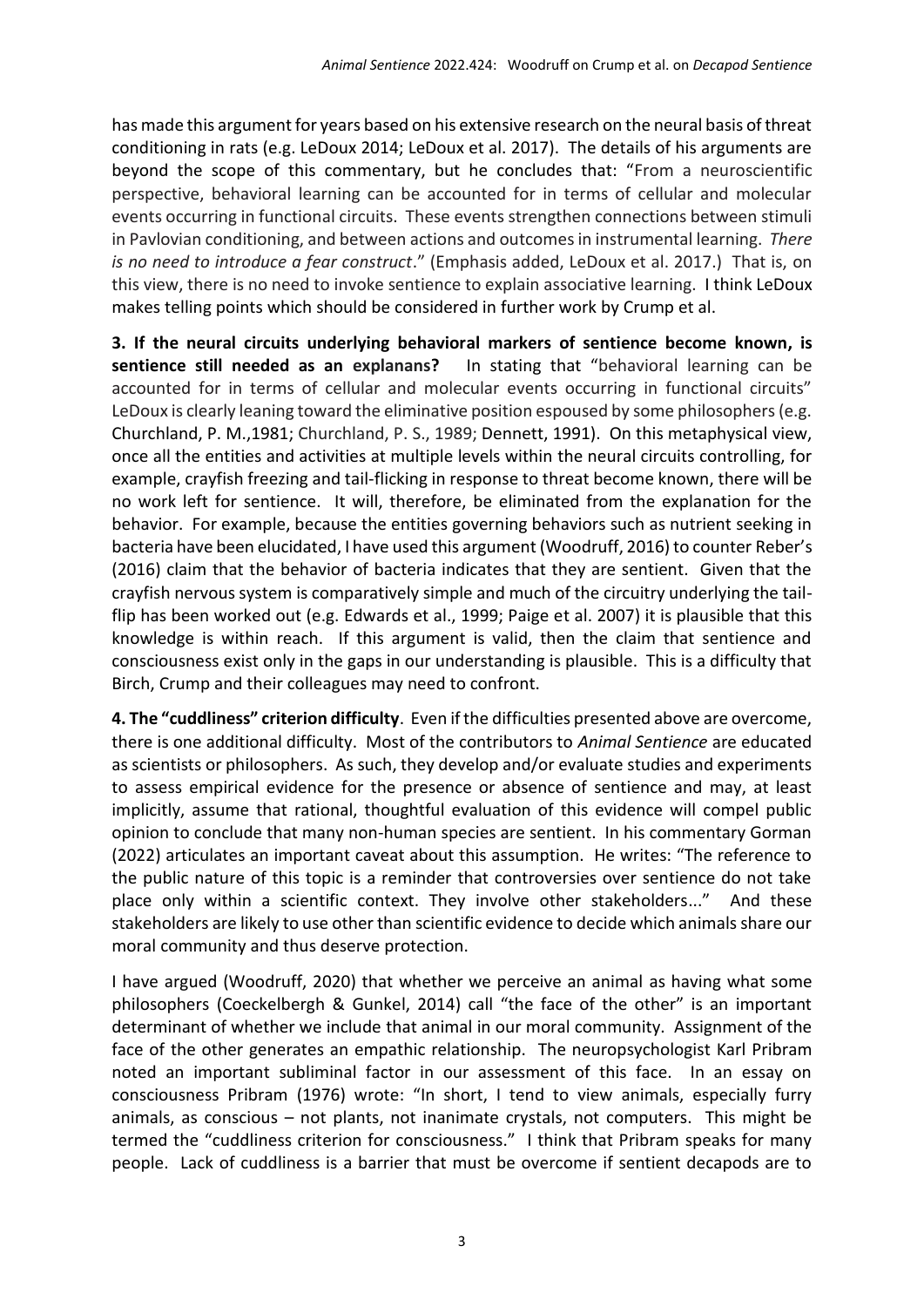receive a moral status which leads to extending to them rights and protections approaching those accorded to mammals. To reduce this barrier a better understanding of how to counteract the cuddliness criterion is necessary and, as Gorman (2022) observes, "Social science can be helpful as a way to understand how and why decapod crustaceans are – as Crump et al. note – a controversial candidate."

## **References**

- Caro, T. (2014). [Antipredator deception in terrestrial vertebrates.](https://pdfs.semanticscholar.org/286a/10ecdd4ed6badd885106047041a90406f207.pdf) *Current Zoology*, 60, 16- 25
- Crump, A., Browning, H., Schnell, A., Burn, C., & Birch, J. (2022) Sentience in decapod [crustaceans: A general framework and review of the evidence.](https://www.wellbeingintlstudiesrepository.org/animsent/vol7/iss32/1/) *Animal Sentience*, 32(1)
- Brown, C. (2022) [Fine-tuning the criteria for inferring sentience.](https://www.wellbeingintlstudiesrepository.org/animsent/vol7/iss32/7/) *Animal Sentience,* 32(7)
- Churchland, P. M. (1981[\) Eliminative Materialism and the Propositional Attitudes.](http://polanco.jesuits-africa.education:8080/xmlui/bitstream/handle/123456789/222/Contemporary%20Materialism%20-%20A%20Reader.pdf?sequence=1&isAllowed=y#page=167) *The Journal of Philosophy*, 78: 67-90
- Churchland, P. S. (1989). *Neurophilosophy: Toward a unified science of the mind-brain*. MIT Press
- Coeckelbergh, M. & Gunkel, D. J. (2014). [Facing animals: A relational, other-oriented](https://link.springer.com/article/10.1007/s10806-013-9486-3)  [approach to moral standing.](https://link.springer.com/article/10.1007/s10806-013-9486-3) *Journal of Agricultural and Environmental Ethics,* 27: 715–733
- Dehaene, S. (2014). *Consciousness and the brain: Deciphering how the brain codes our thoughts*. Penguin
- Dennett, D. (1991) *Consciousness Explained,* Little, Brown and Company
- de Souza Valente, C. (2022). [Decapod sentience: broadening the framework.](https://www.wellbeingintlstudiesrepository.org/animsent/vol7/iss32/8/) *Animal Sentience* 32(8)
- Edwards, D. H., Heitler, W. J., & Krasne, F. B. (1999). Fifty years of a [command neuron: the](http://web.as.uky.edu/Biology/faculty/cooper/bio350/Bio350%20Labs/WK5-%20Integration%206th%20Lab/command%20neurons-crayfish%20VNC.pdf)  [neurobiology of escape behavior in the crayfish.](http://web.as.uky.edu/Biology/faculty/cooper/bio350/Bio350%20Labs/WK5-%20Integration%206th%20Lab/command%20neurons-crayfish%20VNC.pdf) *Trends in Neurosciences*, 22, 153- 161
- Gorman, R. (2022). [What might decapod sentience mean for policy, practice, and public?](https://www.wellbeingintlstudiesrepository.org/animsent/vol7/iss32/9/)  *Animal Sentience,* 32(9)
- Herberholz, J., & Marquart, G. D. (2012). [Decision making and behavioral choice during](https://www.frontiersin.org/articles/10.3389/fnins.2012.00125/full)  [predator avoidance.](https://www.frontiersin.org/articles/10.3389/fnins.2012.00125/full) *Frontiers in Neuroscience*, *6*, 125
- Koch, C. (2012). *Consciousness: Confessions of a romantic reductionist*. MIT press
- LeDoux, J. E. (2014). [Coming to terms with fear.](https://www.pnas.org/doi/full/10.1073/pnas.1400335111) *Proceedings of the National Academy of Sciences*, 111, 2871-2878
- LeDoux, J. E., Moscarello, J., Sears, R., & Campese, V. (2017). [The birth, death and](https://www.nature.com/articles/mp2016166)  [resurrection of avoidance: a reconceptualization of a troubled paradigm.](https://www.nature.com/articles/mp2016166) *Molecular Psychiatry*, *22*, 24-36.
- Liden, W. H., & Herberholz, J. (2008). [Behavioral and neural responses of juvenile crayfish to](https://web.archive.org/web/20170814214940id_/http:/jeb.biologists.org/content/jexbio/211/9/1355.full.pdf)  [moving shadows.](https://web.archive.org/web/20170814214940id_/http:/jeb.biologists.org/content/jexbio/211/9/1355.full.pdf) *Journal of Experimental Biology*, *211*(9), 1355-1361